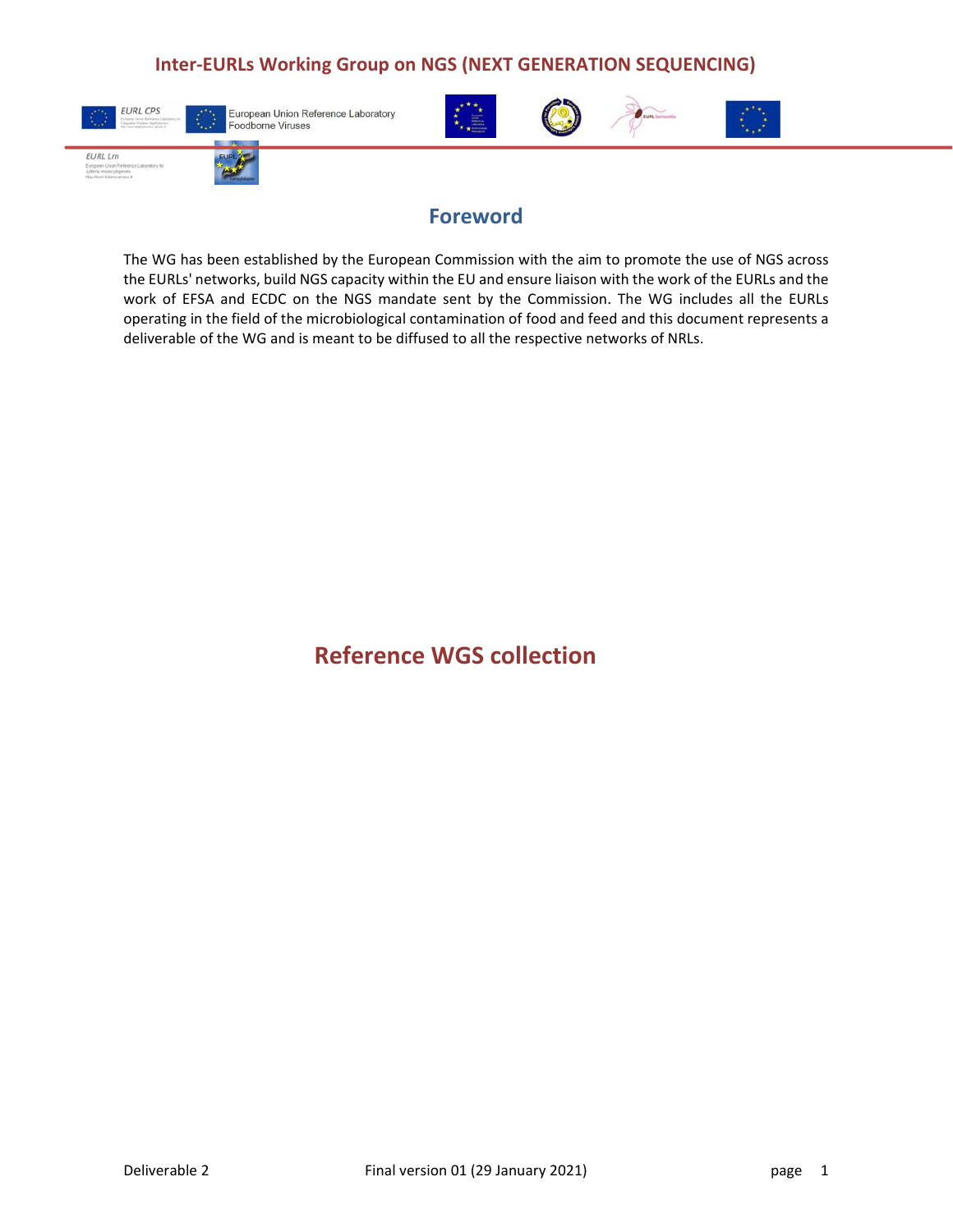

In the framework of the activities of the Inter‐EURLs working group on Next Generation Sequencing, a reference genomes' collection useful for the validation and benchmarking of bioinformatics was compiled. The sequences of interest among those listed can be requested from the EURLs of the pathogen of interest.

#### *Escherichia coli* **reference genomes collection**

The following table lists available sequences of the same six strains produced by the participants in the framework of a proficiency test organized by the EURL‐*E. coli*, including Verotoxigenic *E. coli* (VTEC). The report of the related PT is available at the following link: https://www.iss.it/documents/20126/1049000/Report\_PT\_WGS1\_Rev2.pdf/

The sequencing data are available upon request at the email address crl.vtec@iss.it, by mentioning the strains' numbers and IDs of interest.

|               |    |                 |        |           |      |           |      |                              | stx     | <b>NGS</b>        | <b>Assembly</b> |            |          |
|---------------|----|-----------------|--------|-----------|------|-----------|------|------------------------------|---------|-------------------|-----------------|------------|----------|
| <b>Strain</b> | ID | Serogroup       | H-type | <b>ST</b> | eae  | ehxA      | stx1 | stx2                         | subtype | platform          | coverage        | <b>N50</b> | depth    |
|               | A  | 026             | H11    | 21        | $+$  | $\ddot{}$ | $+$  |                              | stx1a   | Illumina          | 1.15            | 91679      | 28.06214 |
| 1             | B  | 026             | H11    | 21        | $+$  | $+$       | $+$  |                              | stx1a   | Illumina          | 1.17            | 84439      | 13.57329 |
| 1             | C  | 026             | H11    | 21        | $+$  | $+$       | $+$  |                              | stx1a   | Illumina          | 1.16            | 43142      | 8.521667 |
| 1             | D  | 026             | H11    | 21        | $+$  | $\ddot{}$ | $+$  |                              | stx1a   | <b>Illumina</b>   | 1.16            | 91520      | 51.20571 |
| 1             | E  | 026             | H11    | 21        | $+$  | $\ddot{}$ | $+$  | $\overline{\phantom{a}}$     | stx1a   | Illumina          | 1.17            | 92611      | 86.97886 |
| 1             | F  | 026             | H11    | 21        | $+$  | $+$       | $+$  |                              | stx1a   | Illumina          | 1.15            | 82645      | 17.71686 |
| 1             | G  | 026             | H11    | 21        | $+$  | $\ddot{}$ | $+$  |                              | stx1a   | <b>IonTorrent</b> | 1.08            | 58054      | 23.56871 |
| 1             | н  | O <sub>26</sub> | H11    | 21        | $+$  | $\ddot{}$ | $+$  |                              | stx1a   | Illumina          | 1.15            | 82810      | 109.3317 |
| $\mathbf{1}$  |    | O <sub>26</sub> | H11    | 21        | $+$  | $\ddot{}$ | $+$  |                              | stx1a   | Illumina          | 1.17            | 55367      | 33.10757 |
| 1             |    | 026             | H11    | 21        | $+$  | $\ddot{}$ | $+$  |                              | stx1a   | Illumina          | 1.17            | 50561      | 23.60229 |
| 1             | K  | 026             | H11    | 21        | $+$  | $\ddot{}$ | $+$  |                              | stx1a   | <b>Illumina</b>   | 1.17            | 89635      | 46.43471 |
| 1             |    | 026             | H11    | 21        | $+$  | $\ddot{}$ | $+$  |                              | stx1a   | Illumina          | 1.17            | 94683      | 30.74929 |
| 1             | M  | 026             | H11    | 21        | $+$  | $+$       | $+$  | $\qquad \qquad \blacksquare$ | stx1a   | IonTorrent        | 1.10            | 58338      | 33.50629 |
| 1             | N  | O <sub>26</sub> | H11    | 21        | $+$  | $+$       | $+$  |                              | stx1a   | Illumina          | 1.17            | 92650      | 14.42786 |
| 1             | O  | 026             | H11    | 21        | $+$  | $\ddot{}$ | $+$  |                              | stx1a   | Illumina          | 1.15            | 30705      | 19.43543 |
| 1             | P  | O <sub>26</sub> | H11    | 21        | $+$  | $+$       | $+$  |                              | stx1a   | Illumina          | 1.15            | 72343      | 55.59029 |
| 1             | Q  | 026             | H11    | 21        | $+$  | $\ddot{}$ | $+$  |                              | stx1a   | Illumina          | 1.16            | 91379      | 167.6369 |
| 1             | R  | 026             | H11    | 21        | $^+$ | $\pm$     | $^+$ | $\qquad \qquad \blacksquare$ | stx1a   | Illumina          | 1.17            | 91615      | 42.95614 |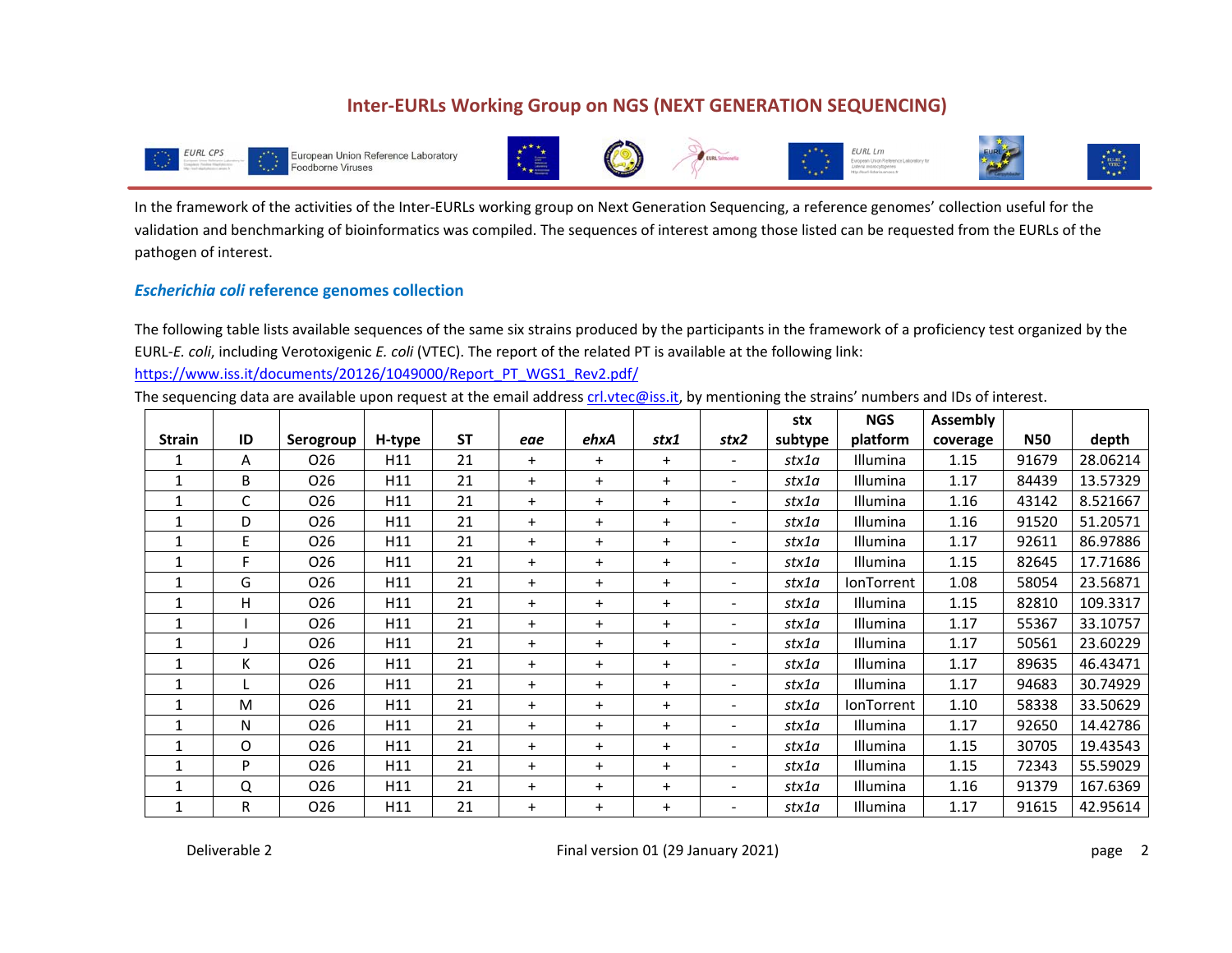











| 1              | S            | 026             | H11 | 21 | $+$ | $+$                      | $+$       |                          | stx1a | Illumina          | 1.17 | 92709  | 19.284   |
|----------------|--------------|-----------------|-----|----|-----|--------------------------|-----------|--------------------------|-------|-------------------|------|--------|----------|
| $\mathbf{1}$   | T            | O <sub>26</sub> | H11 | 21 | $+$ | $+$                      | $+$       | $\blacksquare$           | stx1a | Illumina          | 1.16 | 79514  | 18.63814 |
| $\mathbf{1}$   | U            | 026             | H11 | 21 | $+$ | $+$                      | $+$       |                          | stx1a | <b>IonTorrent</b> | 1.12 | 71991  | 54.08871 |
| $\mathbf{1}$   | v            | O <sub>26</sub> | H11 | 21 | $+$ | $+$                      | $+$       | $\overline{\phantom{a}}$ | stx1a | IonTorrent        | 1.09 | 49919  | 25.91386 |
| 1              | W            | 026             | H11 | 21 | $+$ | $+$                      | $+$       |                          | stx1a | Illumina          | 1.17 | 91770  | 18.87557 |
| $\mathbf{1}$   | x            | 026             | H11 | 21 | $+$ | $\ddot{}$                | $+$       | $\blacksquare$           | stx1a | Illumina          | 1.14 | 68781  | 20.86786 |
| $\overline{2}$ | А            | 026             | H11 | 21 | $+$ |                          | $+$       | $\sim$                   | stx1a | Illumina          | 1.08 | 114675 | 25.67757 |
| 2              | В            | O <sub>26</sub> | H11 | 21 | $+$ | $\sim$                   | $\ddot{}$ | $\sim$                   | stx1a | Illumina          | 1.08 | 121401 | 16.99414 |
| $\overline{2}$ | $\mathsf{C}$ | O <sub>26</sub> | H11 | 21 | $+$ |                          | $\ddot{}$ |                          | stx1a | Illumina          | 1.08 | 118349 | 25.473   |
| $\overline{2}$ | D            | O <sub>26</sub> | H11 | 21 | $+$ | $\blacksquare$           | $\ddot{}$ | $\blacksquare$           | stx1a | Illumina          | 1.08 | 121401 | 43.94957 |
| $\overline{2}$ | E            | 026             | H11 | 21 | $+$ |                          | $+$       | $\overline{\phantom{a}}$ | stx1a | Illumina          | 1.08 | 122213 | 80.81757 |
| $\overline{2}$ | F            | O <sub>26</sub> | H11 | 21 | $+$ | $\overline{\phantom{a}}$ | $+$       | $\overline{\phantom{a}}$ | stx1a | Illumina          | 1.06 | 76387  | 13.02957 |
| $\overline{2}$ | G            | 026             | H11 | 21 | $+$ |                          | $+$       | $\blacksquare$           | stx1a | <b>IonTorrent</b> | 1.02 | 100574 | 26.93814 |
| $\overline{2}$ | H            | 026             | H11 | 21 | $+$ | $\sim$                   | $\ddot{}$ | $\blacksquare$           | stx1a | Illumina          | 1.07 | 103289 | 100.2951 |
| 2              |              | 026             | H11 | 21 | $+$ |                          | $+$       | $\overline{\phantom{a}}$ | stx1a | Illumina          | 1.08 | 92629  | 29.65771 |
| 2              |              | 026             | H11 | 21 | $+$ |                          | $+$       | $\overline{\phantom{a}}$ | stx1a | Illumina          | 1.08 | 58318  | 35.64971 |
| $\overline{2}$ | К            | 026             | H11 | 21 | $+$ | $\blacksquare$           | $+$       | $\blacksquare$           | stx1a | Illumina          | 1.08 | 122400 | 26.94314 |
| $\overline{2}$ |              | 026             | H11 | 21 | $+$ | $\sim$                   | $\ddot{}$ | $\overline{\phantom{a}}$ | stx1a | Illumina          | 1.08 | 122769 | 20.611   |
| $\overline{2}$ | M            | 026             | H11 | 21 | $+$ |                          | $+$       | $\blacksquare$           | stx1a | IonTorrent        | 1.04 | 69202  | 37.64643 |
| $\overline{2}$ | N            | 026             | H11 | 21 | $+$ |                          | $+$       |                          | stx1a | Illumina          | 1.08 | 122252 | 13.13343 |
| $\overline{2}$ | O            | 026             | H11 | 21 | $+$ |                          | $+$       |                          | stx1a | Illumina          | 1.07 | 75423  | 21.703   |
| $\overline{2}$ | P            | 026             | H11 | 21 | $+$ |                          | $\ddot{}$ |                          | stx1a | Illumina          | 1.07 | 104184 | 72.79429 |
| 2              | Q            | 026             | H11 | 21 | $+$ |                          | $+$       | $\blacksquare$           | stx1a | Illumina          | 1.07 | 116987 | 309.4636 |
| 2              | ${\sf R}$    | 026             | H11 | 21 | $+$ |                          | $+$       |                          | stx1a | Illumina          | 1.08 | 122187 | 31.346   |
| $\overline{2}$ | S            | 026             | H11 | 21 | $+$ |                          | $\ddot{}$ |                          | stx1a | Illumina          | 1.08 | 122636 | 48.86929 |
| 2              | T.           | 026             | H11 | 21 | $+$ |                          | $+$       |                          | stx1a | Illumina          | 1.08 | 123102 | 20.72229 |
| 2              | U            | 026             | H11 | 21 | $+$ | $\sim$                   | $+$       | $\blacksquare$           | stx1a | <b>IonTorrent</b> | 1.04 | 81687  | 44.17257 |
| $\overline{2}$ | $\vee$       | 026             | H11 | 21 | $+$ |                          | $+$       | $\blacksquare$           | stx1a | IonTorrent        | 1.04 | 117921 | 62.28386 |
| 2              | W            | 026             | H11 | 21 | $+$ |                          | $\ddot{}$ | $\blacksquare$           | stx1a | Illumina          | 1.08 | 118271 | 18.88986 |
| $\overline{2}$ | Χ            | 026             | H11 | 21 | $+$ |                          | $+$       |                          | stx1a | Illumina          | 1.06 | 88565  | 22.73829 |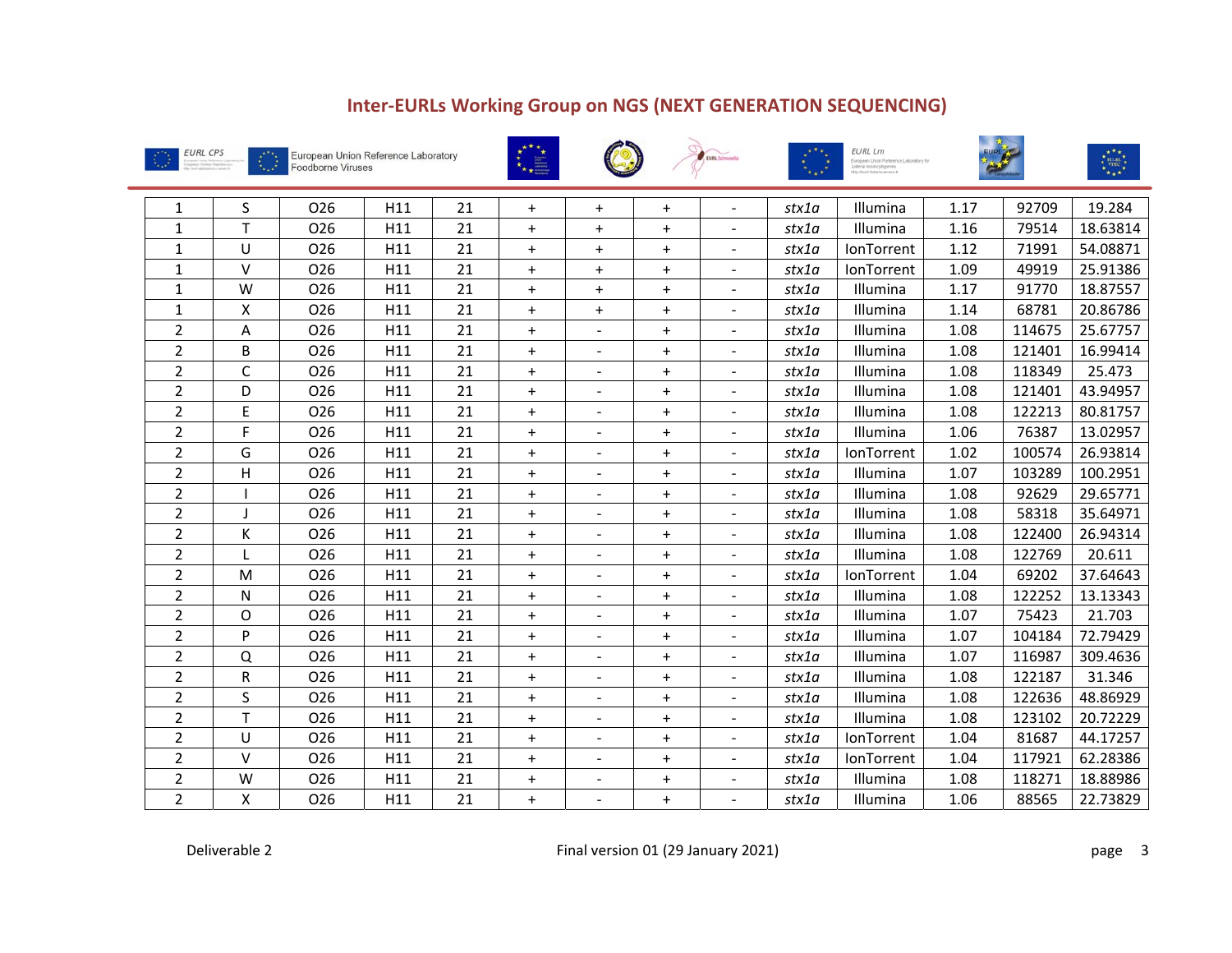











| 3 | Α           | O <sub>26</sub> | H11 | 21 | $+$       | $\ddot{}$      |                          | $+$            | stx2a | Illumina        | 1.17 | 79631  | 18.79143 |
|---|-------------|-----------------|-----|----|-----------|----------------|--------------------------|----------------|-------|-----------------|------|--------|----------|
| 3 | B           | 026             | H11 | 21 | $+$       | $+$            |                          | $+$            | stx2a | Illumina        | 1.18 | 92368  | 48.75429 |
| 3 | $\mathsf C$ | O <sub>26</sub> | H11 | 21 | $\pm$     | $\ddot{}$      |                          | $\ddot{}$      | stx2a | Illumina        | 1.17 | 93423  | 18.88486 |
| 3 | D           | 026             | H11 | 21 | $+$       | $\ddot{}$      | $\overline{\phantom{a}}$ | $+$            | stx2a | Illumina        | 1.17 | 93423  | 41.66643 |
| 3 | E           | 026             | H11 | 21 | $+$       | $+$            |                          | $+$            | stx2a | Illumina        | 1.17 | 93423  | 46.77514 |
| 3 | F           | 026             | H11 | 21 | $+$       | $+$            | $\blacksquare$           | $+$            | stx2a | Illumina        | 1.14 | 28524  | 10.61429 |
| 3 | G           | 026             | H11 | 21 | $+$       | $+$            |                          | $+$            | stx2a | IonTorrent      | 1.08 | 69760  | 27.91    |
| 3 | Н           | 026             | H11 | 21 | $+$       | $+$            |                          | $+$            | stx2a | Illumina        | 1.15 | 53651  | 106.3189 |
| 3 |             | O <sub>26</sub> | H11 | 21 | $+$       | $\ddot{}$      |                          | $+$            | stx2a | Illumina        | 1.17 | 47368  | 26.49871 |
| 3 |             | 026             | H11 | 21 | $+$       | $+$            | $\overline{\phantom{a}}$ | $+$            | stx2a | Illumina        | 1.17 | 58645  | 28.34371 |
| 3 | K           | O <sub>26</sub> | H11 | 21 | $+$       | $+$            |                          | $+$            | stx2a | <b>Illumina</b> | 1.17 | 92466  | 31.84514 |
| 3 |             | O <sub>26</sub> | H11 | 21 | $+$       | $+$            | $\blacksquare$           | $+$            | stx2a | Illumina        | 1.18 | 92466  | 36.99614 |
| 3 | M           | 026             | H11 | 21 | $+$       | $\ddot{}$      | $\overline{\phantom{a}}$ | $+$            | stx2a | Illumina        | 1.17 | 96813  | 11.15543 |
| 3 | N           | O <sub>26</sub> | H11 | 21 | $+$       | $+$            | $\blacksquare$           | $+$            | stx2a | Illumina        | 1.15 | 55027  | 29.88757 |
| 3 | O           | O <sub>26</sub> | H11 | 21 | $+$       | $\ddot{}$      |                          | $+$            | stx2a | Illumina        | 1.15 | 89212  | 123.7761 |
| 3 | P           | 026             | H11 | 21 | $+$       | $+$            |                          | $+$            | stx2a | Illumina        | 1.16 | 92048  | 237.21   |
| 3 | Q           | 026             | H11 | 21 | $+$       | $\ddot{}$      |                          | $+$            | stx2a | Illumina        | 1.17 | 99455  | 21.34986 |
| 3 | R           | 026             | H11 | 21 | $+$       | $+$            | $\overline{\phantom{a}}$ | $+$            | stx2a | Illumina        | 1.17 | 92466  | 31.86071 |
| 3 | S           | 026             | H11 | 21 | $+$       | $+$            | $\sim$                   | $+$            | stx2a | Illumina        | 1.17 | 92368  | 20.63871 |
| 3 | T           | 026             | H11 | 21 | $+$       | $\ddot{}$      |                          | $\ddot{}$      | stx2a | IonTorrent      | 1.11 | 89024  | 92.25129 |
| 3 | U           | O <sub>26</sub> | H11 | 21 | $+$       | $+$            |                          | $+$            | stx2a | IonTorrent      | 1.09 | 54670  | 28.31857 |
| 3 | $\vee$      | O <sub>26</sub> | H11 | 21 | $\ddot{}$ | $\ddot{}$      |                          | $+$            | stx2a | Illumina        | 1.18 | 92368  | 29.93871 |
| 3 | W           | 026             | H11 | 21 | $+$       | $+$            |                          | $+$            | stx2a | Illumina        | 1.14 | 72684  | 35.07757 |
| 4 | Α           | 026             | H11 | 21 | $+$       |                | $+$                      |                | stx1a | Illumina        | 1.12 | 80253  | 22.20243 |
| 4 | B           | O <sub>26</sub> | H11 | 21 | $+$       |                | $\ddot{}$                |                | stx1a | Illumina        | 1.12 | 110938 | 17.39786 |
| 4 | C           | 026             | H11 | 21 | $+$       |                | $+$                      |                | stx1a | Illumina        | 1.10 | 21604  | 7.621286 |
| 4 | D           | 026             | H11 | 21 | $+$       | $\blacksquare$ | $+$                      | $\blacksquare$ | stx1a | Illumina        | 1.11 | 112224 | 53.03929 |
| 4 | E           | 026             | H11 | 21 | $+$       |                | $+$                      |                | stx1a | Illumina        | 1.11 | 114182 | 58.98    |
| 4 | F           | 026             | H11 | 21 | $+$       | $\sim$         | $\ddot{}$                | $\sim$         | stx1a | Illumina        | 1.10 | 81005  | 21.06929 |
| 4 | G           | O <sub>26</sub> | H11 | 21 | $+$       |                | $+$                      |                | stx1a | IonTorrent      | 1.05 | 73882  | 34.77857 |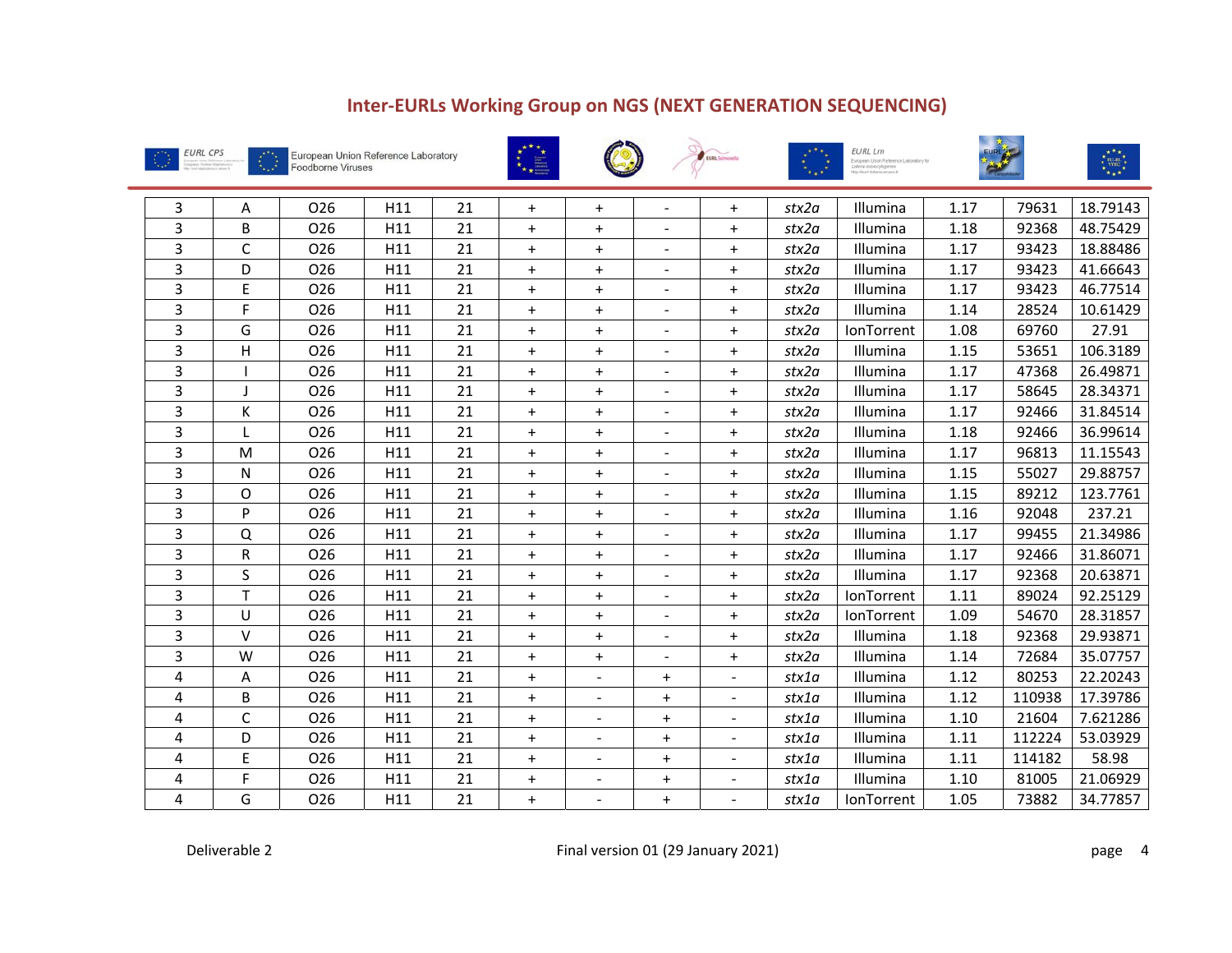











| 4 | H                         | O <sub>26</sub> | H11 | 21 | $+$ |                | $+$            |                          | stx1a | Illumina   | 1.10 | 96307  | 105.5896 |
|---|---------------------------|-----------------|-----|----|-----|----------------|----------------|--------------------------|-------|------------|------|--------|----------|
| 4 |                           | O <sub>26</sub> | H11 | 21 | $+$ | $\sim$         | $+$            | $\sim$                   | stx1a | Illumina   | 1.12 | 91120  | 31.86457 |
| 4 |                           | 026             | H11 | 21 | $+$ |                | $+$            | $\sim$                   | stx1a | Illumina   | 1.11 | 102168 | 17.98186 |
| 4 | К                         | O <sub>26</sub> | H11 | 21 | $+$ | $\blacksquare$ | $+$            | $\blacksquare$           | stx1a | Illumina   | 1.11 | 91130  | 13.41186 |
| 4 |                           | 026             | H11 | 21 | $+$ | $\blacksquare$ | $+$            | $\overline{\phantom{a}}$ | stx1a | Illumina   | 1.11 | 112282 | 19.96357 |
| 4 | M                         | 026             | H11 | 21 | $+$ | $\blacksquare$ | $+$            | $\blacksquare$           | stx1a | Illumina   | 1.10 | 79954  | 35.52214 |
| 4 | N                         | 026             | H11 | 21 | $+$ |                | $+$            | $\sim$                   | stx1a | Illumina   | 1.10 | 80667  | 76.67586 |
| 4 | O                         | 026             | H11 | 21 | $+$ |                | $+$            | $\blacksquare$           | stx1a | Illumina   | 1.11 | 92065  | 304.9563 |
| 4 | P                         | 026             | H11 | 21 | $+$ |                | $+$            |                          | stx1a | Illumina   | 1.10 | 110879 | 10.33557 |
| 4 | Q                         | 026             | H11 | 21 | $+$ | $\blacksquare$ | $+$            | $\overline{\phantom{a}}$ | stx1a | Illumina   | 1.12 | 112528 | 35.26971 |
| 4 | R                         | 026             | H11 | 21 | $+$ | $\sim$         | $+$            | $\sim$                   | stx1a | Illumina   | 1.11 | 84063  | 25.16414 |
| 4 | S                         | O <sub>26</sub> | H11 | 21 | $+$ |                | $+$            | $\blacksquare$           | stx1a | IonTorrent | 1.07 | 108046 | 68.32171 |
| 4 | T                         | 026             | H11 | 21 | $+$ | $\sim$         | $+$            | $\blacksquare$           | stx1a | IonTorrent | 1.05 | 109736 | 31.48271 |
| 4 | U                         | 026             | H11 | 21 | $+$ |                | $+$            | $\overline{\phantom{a}}$ | stx1a | Illumina   | 1.12 | 103367 | 12.08771 |
| 4 | $\vee$                    | 026             | H11 | 21 | $+$ | $\sim$         | $+$            | $\sim$                   | stx1a | Illumina   | 1.09 | 78970  | 31.19457 |
| 5 | Α                         | 026             | H11 | 21 | $+$ | $\ddot{}$      |                | $+$                      | stx2a | Illumina   | 1.08 | 61731  | 16.28271 |
| 5 | B                         | 026             | H11 | 21 | $+$ | $^+$           |                | $^+$                     | stx2a | Illumina   | 1.09 | 101313 | 16.09814 |
| 5 | $\mathsf C$               | 026             | H11 | 21 | $+$ | $\ddot{}$      |                | $^+$                     | stx2a | Illumina   | 1.06 | 10624  | 6.641167 |
| 5 | D                         | 026             | H11 | 21 | $+$ | $\ddot{}$      |                | $\ddot{}$                | stx2a | Illumina   | 1.09 | 118270 | 68.24486 |
| 5 | E                         | 026             | H11 | 21 | $+$ | $+$            |                | $+$                      | stx2a | Illumina   | 1.09 | 118270 | 53.862   |
| 5 | F.                        | 026             | H11 | 21 | $+$ | $+$            | $\blacksquare$ | $\ddot{}$                | stx2a | Illumina   | 1.07 | 77526  | 14.85014 |
| 5 | G                         | 026             | H11 | 21 | $+$ | $+$            |                | $+$                      | stx2a | IonTorrent | 1.03 | 100569 | 34.68529 |
| 5 | $\boldsymbol{\mathsf{H}}$ | 026             | H11 | 21 | $+$ | $+$            | $\blacksquare$ | $+$                      | stx2a | Illumina   | 1.07 | 74483  | 181.2753 |
| 5 |                           | 026             | H11 | 21 | $+$ | $+$            |                | $+$                      | stx2a | Illumina   | 1.08 | 58994  | 23.99214 |
| 5 |                           | 026             | H11 | 21 | $+$ | $+$            | $\blacksquare$ | $+$                      | stx2a | Illumina   | 1.09 | 92306  | 50.47143 |
| 5 | К                         | 026             | H11 | 21 | $+$ | $+$            | $\sim$         | $+$                      | stx2a | Illumina   | 1.09 | 101388 | 49.108   |
| 5 |                           | 026             | H11 | 21 | $+$ | $+$            | $\blacksquare$ | $+$                      | stx2a | Illumina   | 1.09 | 123355 | 25.05714 |
| 5 | M                         | 026             | H11 | 21 | $+$ | $+$            |                | $+$                      | stx2a | IonTorrent | 1.05 | 91932  | 39.43971 |
| 5 | N                         | 026             | H11 | 21 | $+$ | $+$            |                | $+$                      | stx2a | Illumina   | 1.09 | 118368 | 18.67114 |
| 5 | O                         | 026             | H11 | 21 | $+$ | $+$            |                | $+$                      | stx2a | Illumina   | 1.07 | 60400  | 35.34243 |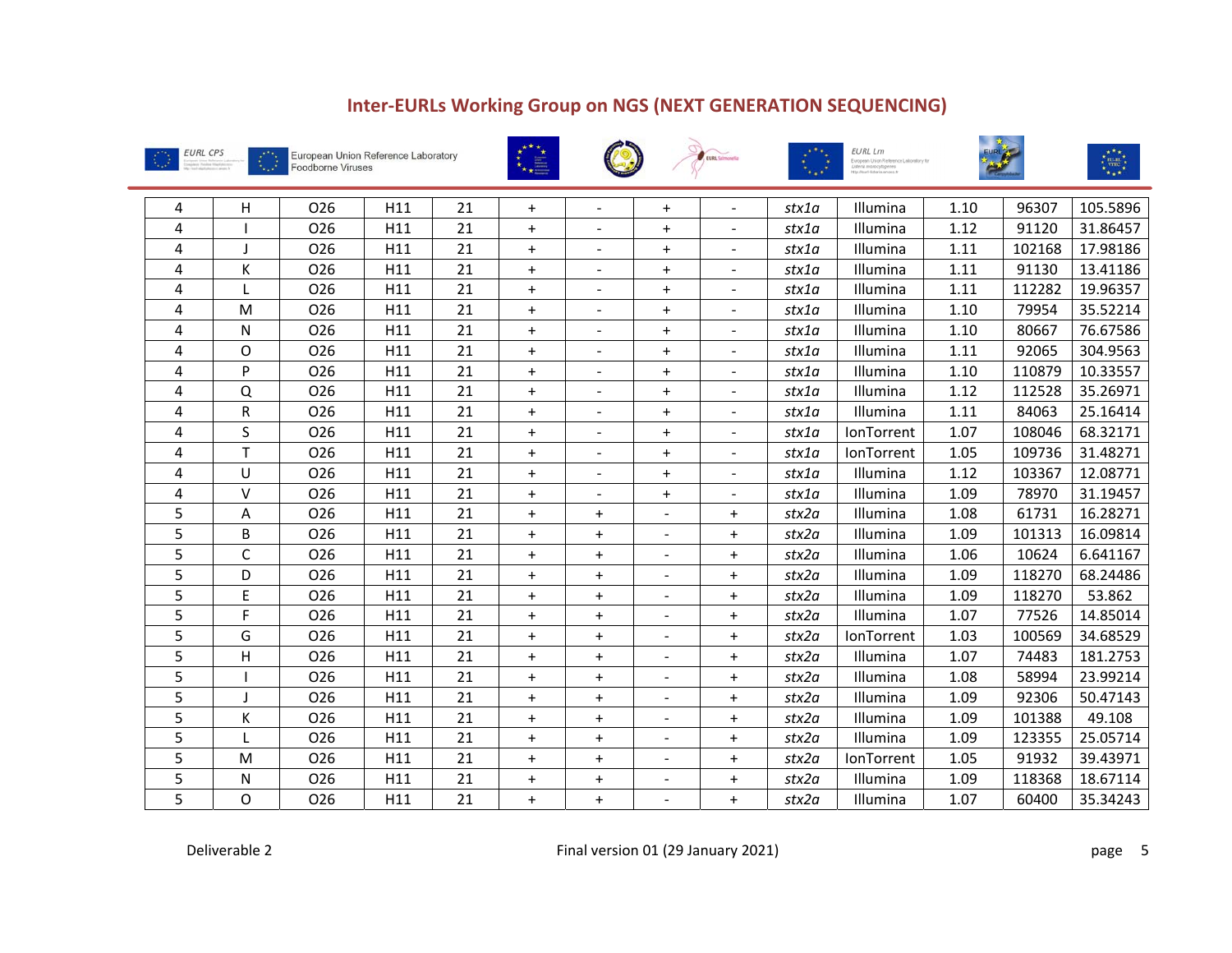











| 5 | P            | 026             | H11 | 21 | $+$       | $+$       |                          | $+$       | stx2a | Illumina   | 1.07 | 101628 | 80.63657 |
|---|--------------|-----------------|-----|----|-----------|-----------|--------------------------|-----------|-------|------------|------|--------|----------|
| 5 | Q            | 026             | H11 | 21 | $+$       | $\ddot{}$ |                          | $+$       | stx2a | Illumina   | 1.08 | 104247 | 114.0907 |
| 5 | R            | 026             | H11 | 21 | $+$       | $+$       |                          | $+$       | stx2a | Illumina   | 1.09 | 118368 | 30.57029 |
| 5 | S            | 026             | H11 | 21 | $+$       | $+$       | $\blacksquare$           | $+$       | stx2a | Illumina   | 1.09 | 123355 | 33.54957 |
| 5 | T            | O <sub>26</sub> | H11 | 21 | $+$       | $\ddot{}$ |                          | $+$       | stx2a | Illumina   | 1.09 | 104449 | 28.10414 |
| 5 | U            | 026             | H11 | 21 | $+$       | $+$       | $\blacksquare$           | $+$       | stx2a | IonTorrent | 1.04 | 92019  | 69.209   |
| 5 | $\vee$       | 026             | H11 | 21 | $+$       | $+$       |                          | $+$       | stx2a | IonTorrent | 1.03 | 62628  | 25.96886 |
| 5 | W            | 026             | H11 | 21 | $\ddot{}$ | $+$       | $\blacksquare$           | $+$       | stx2a | Illumina   | 1.09 | 101313 | 24.89671 |
| 5 | Χ            | 026             | H11 | 21 | $+$       | $+$       |                          | $+$       | stx2a | Illumina   | 1.06 | 73368  | 25.58643 |
| 6 | Α            | 026             | H11 | 21 | $+$       | $+$       | $\overline{\phantom{a}}$ | $+$       | stx2a | Illumina   | 1.12 | 114280 | 13.52786 |
| 6 | B            | O <sub>26</sub> | H11 | 21 | $+$       | $\ddot{}$ | $\blacksquare$           | $+$       | stx2a | Illumina   | 1.12 | 118270 | 14.46786 |
| 6 | $\mathsf C$  | O <sub>26</sub> | H11 | 21 | $+$       | $+$       |                          | $\ddot{}$ | stx2a | Illumina   | 1.12 | 122892 | 37.50257 |
| 6 | D            | 026             | H11 | 21 | $+$       | $\ddot{}$ |                          | $+$       | stx2a | Illumina   | 1.12 | 122544 | 53.01286 |
| 6 | E            | 026             | H11 | 21 | $+$       | $+$       |                          | $+$       | stx2a | Illumina   | 1.12 | 122185 | 34.96157 |
| 6 | F            | O <sub>26</sub> | H11 | 21 | $+$       | $\ddot{}$ |                          | $+$       | stx2a | Illumina   | 1.11 | 91313  | 17.69171 |
| 6 | G            | 026             | H11 | 21 | $\ddot{}$ | $\ddot{}$ |                          | $\ddot{}$ | stx2a | IonTorrent | 1.05 | 82171  | 24.91343 |
| 6 | $\mathsf{H}$ | 026             | H11 | 21 | $\ddot{}$ | $\ddot{}$ |                          | $\ddot{}$ | stx2a | Illumina   | 1.11 | 95008  | 70.86086 |
| 6 |              | 026             | H11 | 21 | $+$       | $+$       |                          | $+$       | stx2a | Illumina   | 1.13 | 118368 | 47.997   |
| 6 |              | 026             | H11 | 21 | $+$       | $+$       |                          | $+$       | stx2a | Illumina   | 1.12 | 59642  | 34.31557 |
| 6 | К            | 026             | H11 | 21 | $+$       | $+$       |                          | $+$       | stx2a | Illumina   | 1.13 | 126520 | 60.24057 |
| 6 |              | 026             | H11 | 21 | $+$       | $+$       |                          | $+$       | stx2a | IonTorrent | 1.07 | 79744  | 33.00671 |
| 6 | M            | 026             | H11 | 21 | $+$       | $+$       |                          | $+$       | stx2a | Illumina   | 1.12 | 123072 | 19.25186 |
| 6 | N            | 026             | H11 | 21 | $+$       | $+$       | $\overline{\phantom{a}}$ | $+$       | stx2a | Illumina   | 1.10 | 43407  | 15.45357 |
| 6 | O            | O <sub>26</sub> | H11 | 21 | $+$       | $+$       |                          | $+$       | stx2a | Illumina   | 1.10 | 96937  | 29.22771 |
| 6 | P            | 026             | H11 | 21 | $+$       | $+$       | $\sim$                   | $\ddot{}$ | stx2a | Illumina   | 1.11 | 104247 | 111.6361 |
| 6 | Q            | O <sub>26</sub> | H11 | 21 | $+$       | $+$       |                          | $+$       | stx2a | Illumina   | 1.12 | 122412 | 23.917   |
| 6 | R            | 026             | H11 | 21 | $+$       | $+$       | $\blacksquare$           | $+$       | stx2a | Illumina   | 1.13 | 118368 | 41.853   |
| 6 | S            | 026             | H11 | 21 | $+$       | $+$       | $\overline{\phantom{a}}$ | $+$       | stx2a | Illumina   | 1.12 | 60101  | 20.87414 |
| 6 | T            | 026             | H11 | 21 | $+$       | $+$       | $\overline{\phantom{a}}$ | $+$       | stx2a | IonTorrent | 1.07 | 92057  | 48.76471 |
| 6 | U            | 026             | H11 | 21 | $+$       | $+$       |                          | $+$       | stx2a | IonTorrent | 1.05 | 35885  | 17.69514 |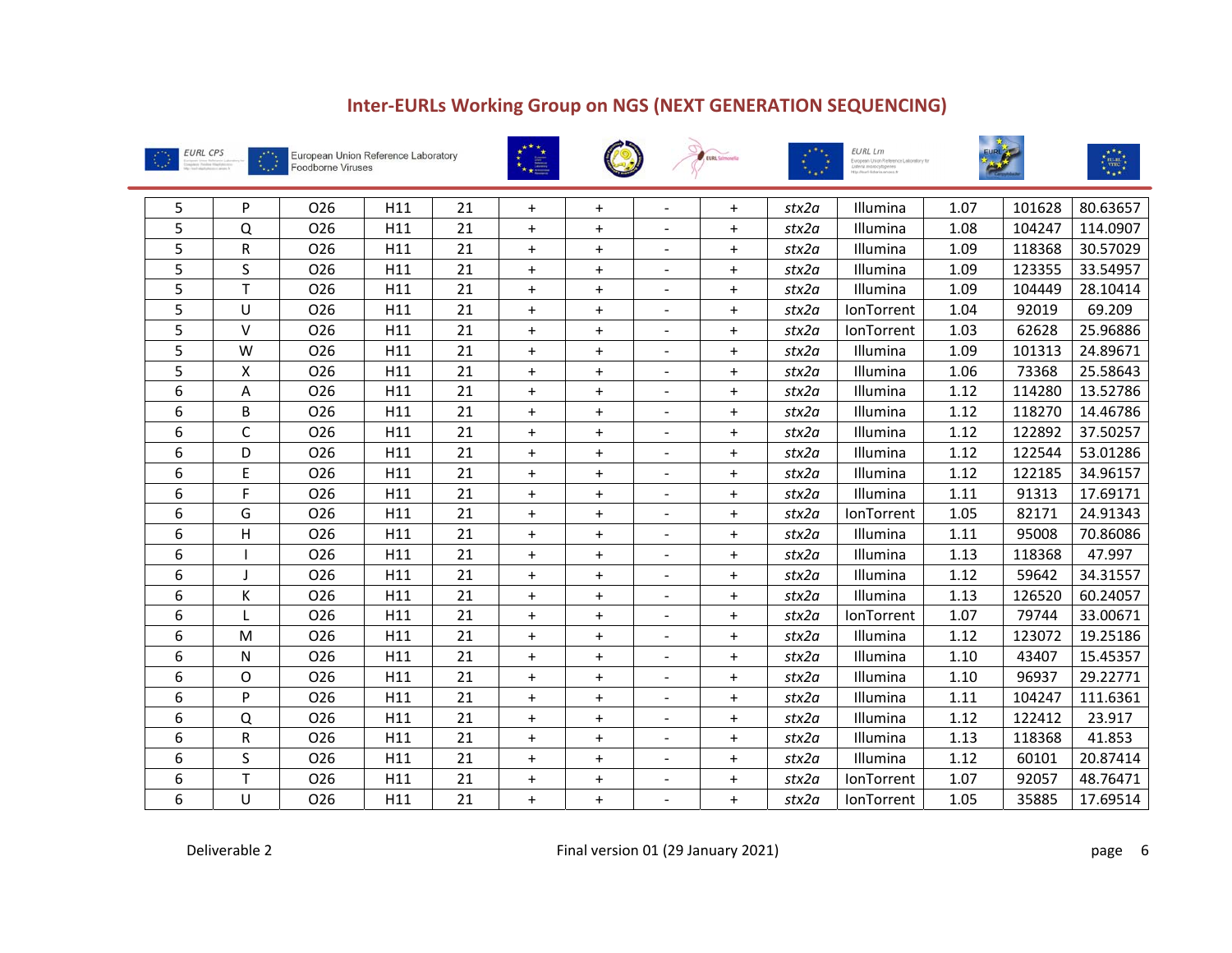| <b>EURL CPS</b><br>$\rightarrow$ | $\mathcal{F}^{\mathcal{A},\mathcal{B}}$<br>$\mathcal{F}_{\mathbf{a},\mathbf{a},\mathbf{a}}$ | European Union Reference Laboratory<br><b>Foodborne Viruses</b> |     |         | ***<br>冨<br>$*$ $*$ $*$ | $\rightarrow$ |        | <b>7. LURL Salmons</b> | <b>SALE</b> | <b>EURL Lm</b> |      |        | $+7+$<br><b>EU-RL</b><br>$* + *$ |
|----------------------------------|---------------------------------------------------------------------------------------------|-----------------------------------------------------------------|-----|---------|-------------------------|---------------|--------|------------------------|-------------|----------------|------|--------|----------------------------------|
|                                  |                                                                                             | 026                                                             | H11 | ገ1<br>ᅀ |                         |               | -      |                        | stx2a       | Illumina       | 1.13 | 104449 | 33.177                           |
|                                  | W                                                                                           | O <sub>26</sub>                                                 | H11 | 21      |                         |               | $\sim$ |                        | stx2a       | Illumina       | 1.10 | 59557  | 27.68686                         |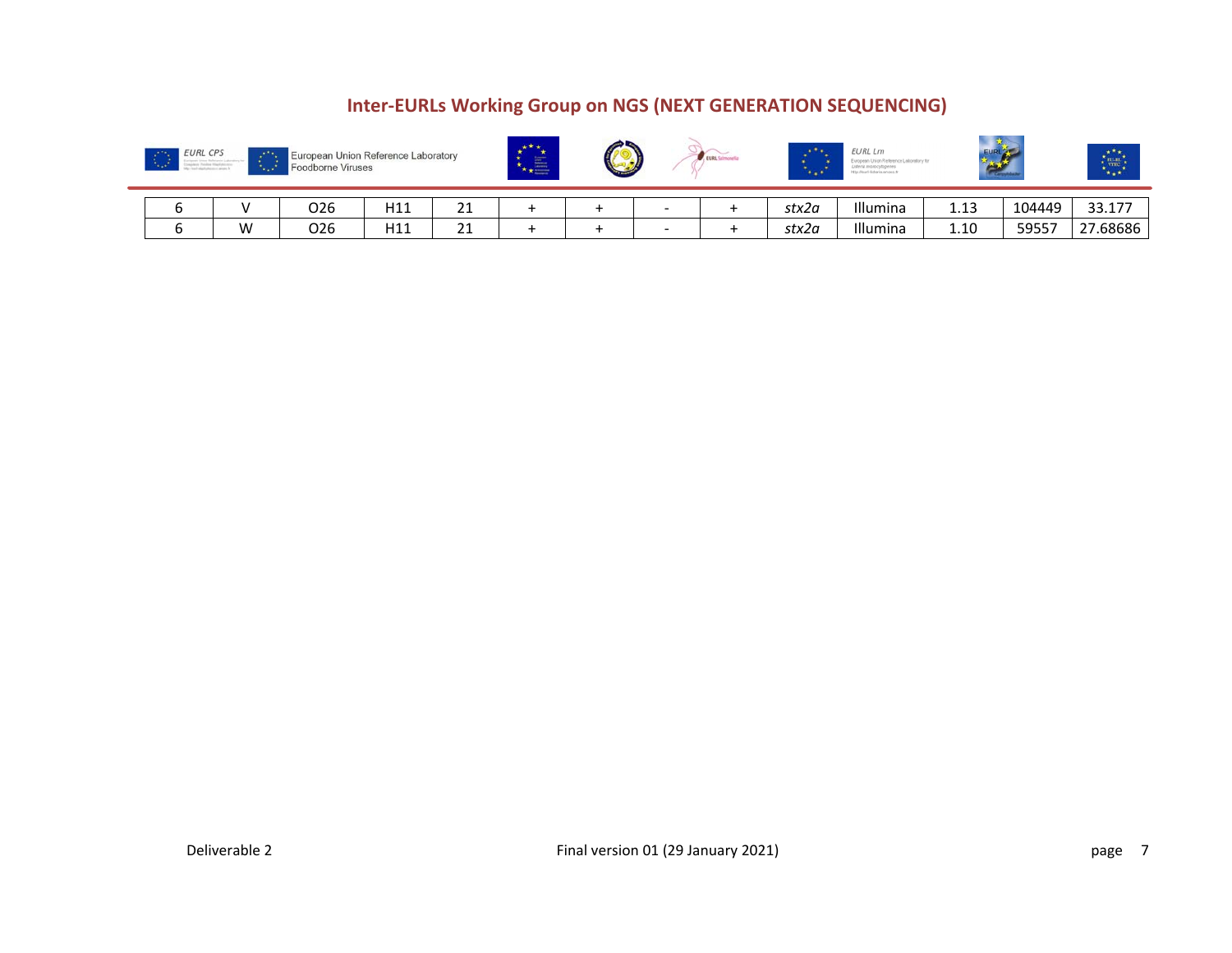











#### *Salmonella enterica* **reference genomes collection**

The following table lists available sequences of the same six strains produced by the participants in the framework of a proficiency test organized by the EURL‐*Salmonella*. The report of the related PT is available at the following link: https://www.eurlsalmonella.eu/documenten/interim‐summary‐report‐ eurl‐salmonella‐pt‐cluster‐analysis‐2019.

The sequencing data are available upon request at the email address EURLSalmonella@rivm.nl, by mentioning the strains' numbers and IDs of interest.

|               |    |                                 | Antigenic       |           |                | <b>NGS</b> | Read           | Genome    |            |          |
|---------------|----|---------------------------------|-----------------|-----------|----------------|------------|----------------|-----------|------------|----------|
| <b>Strain</b> | ID | Salmonella serovar              | formula         | <b>ST</b> | <b>MLVA</b>    | platform   | length         | size (Mb) | <b>N50</b> | Coverage |
| 11            | A  | Typhimurium, monophasic variant | $4,5,12$ :i:-   | 34        | 3-13-9-NA-211  | Illumina   | $2\times150$   | 4.9       | 174625     | 231.2    |
| 11            | B  | Typhimurium, monophasic variant | $4,5,12$ :i:-   | 34        | 3-13-9-NA-211  | Illumina   | $2\times150$   | 4.9       | 224019     | 203.6    |
| 11            | C  | Typhimurium, monophasic variant | $4,5,12$ :i:-   | 34        | 3-13-9-NA-211  | Illumina   | $2\times250$   | 5.0       | 270591     | 125.5    |
| 11            | D  | Typhimurium, monophasic variant | $4,5,12$ :i:-   | 34        | 3-13-9-NA-211  | Illumina   | $2 \times 250$ | 5.0       | 270591     | 61.5     |
| 11            | F  | Typhimurium, monophasic variant | $4,5,12$ :i:-   | 34        | 3-13-9-NA-211  | Illumina   | $2\times150$   | 5.0       | 239147     | 276.2    |
| 11            | G  | Typhimurium, monophasic variant | $4,5,12$ :i:-   | 34        | 3-13-9-NA-211  | Illumina   | $2\times150$   | 5.0       | 239146     | 96.9     |
| 11            | Н  | Typhimurium, monophasic variant | $4,5,12$ :i:-   | 34        | 3-13-9-NA-211  | Illumina   | $2\times150$   | 4.9       | 224022     | 108.8    |
| 11            |    | Typhimurium, monophasic variant | $4,5,12$ :i:-   | 34        | 3-13-9-NA-211  | Illumina   | $2\times300$   | 5.0       | 270591     | 120.1    |
| 11            |    | Typhimurium, monophasic variant | $4,5,12$ :i:-   | 34        | 3-13-9-NA-211  | Illumina   | $2\times300$   | 5.0       | 204653     | 60.3     |
| 11            | K  | Typhimurium, monophasic variant | $4,5,12$ :i:-   | 34        | 3-13-9-NA-211  | Illumina   | $2\times300$   | 5.0       | 96518      | 52.7     |
| 11            |    | Typhimurium, monophasic variant | $4,5,12$ :i:-   | 34        | 3-13-9-NA-211  | Illumina   | $2\times250$   | 5.0       | 74173      | 75.0     |
| 11            | M  | Typhimurium, monophasic variant | $4,5,12$ :i:-   | 34        | 3-13-9-NA-211  | Illumina   | $2\times300$   | 5.0       | 270591     | 118.3    |
| 11            | N  | Typhimurium, monophasic variant | $4,5,12$ :i:-   | 34        | 3-13-9-NA-211  | Illumina   | $2\times150$   | 4.9       | 239915     | 346.3    |
| 12            | A  | Typhimurium                     | 4,5,12:i:1,2    | 19        | 3-16-17-18-311 | Illumina   | $2\times150$   | 5.0       | 180265     | 247.1    |
| 12            | B  | Typhimurium                     | 4,5,12:i:1,2    | 19        | 3-16-17-18-311 | Illumina   | $2\times150$   | 5.0       | 180265     | 172.2    |
| 12            | C  | Typhimurium                     | 4,5,12:i:1,2    | 19        | 3-16-17-18-311 | Illumina   | $2\times250$   | 5.0       | 225812     | 115.8    |
| 12            | D  | Typhimurium                     | $4,5,12$ :i:1,2 | 19        | 3-16-17-18-311 | Illumina   | $2 \times 250$ | 5.0       | 225812     | 69.3     |
| 12            | E  | Typhimurium                     | 4,5,12:i:1,2    | 19        | 3-16-17-18-311 | Illumina   | $2\times100$   | 5.0       | 176922     | 90.6     |
| 12            | F  | Typhimurium                     | 4,5,12:i:1,2    | 19        | 3-16-17-18-311 | Illumina   | $2\times150$   | 5.0       | 176966     | 291.2    |
| 12            | G  | Typhimurium                     | $4,5,12$ :i:1,2 | 19        | 3-16-17-18-311 | Illumina   | $2\times150$   | 5.0       | 204553     | 25.7     |
| 12            | H  | Typhimurium                     | $4,5,12$ :i:1,2 | 19        | 3-16-17-18-311 | Illumina   | $2\times150$   | 5.0       | 172347     | 127.0    |

Deliverable 2 **Example 2 Properties 2 Final version 01 (29 January 2021) Page 2 8 page 8**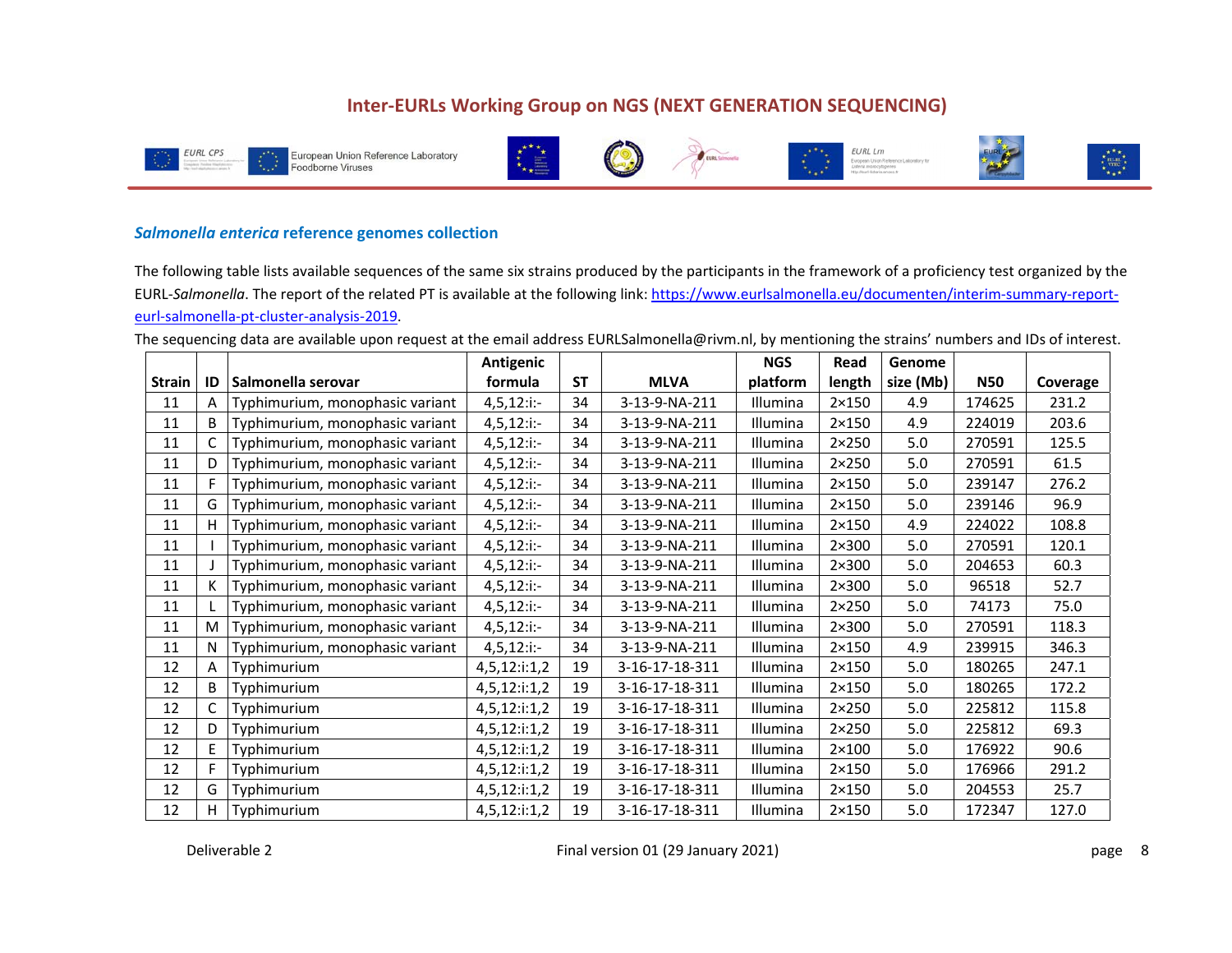









| 12 |              | Typhimurium                     | 4,5,12:i:1,2    | 19 | 3-16-17-18-311 | Illumina | $2\times300$   | 5.0     | 223065 | 98.6  |
|----|--------------|---------------------------------|-----------------|----|----------------|----------|----------------|---------|--------|-------|
| 12 | J            | Typhimurium                     | $4,5,12$ :i:1,2 | 19 | 3-16-17-18-311 | Illumina | $2\times300$   | 5.0     | 204653 | 84.1  |
| 12 | К            | Typhimurium                     | 4,5,12:i:1,2    | 19 | 3-16-17-18-311 | Illumina | $2\times300$   | 5.0     | 172402 | 109.5 |
| 12 | L            | Typhimurium                     | $4,5,12$ :i:1,2 | 19 | 3-16-17-18-311 | Illumina | $2 \times 250$ | 5.0     | 99845  | 69.2  |
| 12 | M            | Typhimurium                     | 4,5,12:i:1,2    | 19 | 3-16-17-18-311 | Illumina | $2\times300$   | 5.0     | 225812 | 65.3  |
| 12 | N            | Typhimurium                     | $4,5,12$ :i:1,2 | 19 | 3-16-17-18-311 | Illumina | $2\times150$   | 5.0     | 176966 | 427.6 |
| 13 | A            | Typhimurium, monophasic variant | $4,5,12$ :i:-   | 34 | 3-11-9-NA-211  | Illumina | $2 \times 150$ | 5.0     | 239140 | 276.2 |
| 13 | B            | Typhimurium, monophasic variant | $4,5,12$ :i:-   | 34 | 3-11-9-NA-211  | Illumina | $2 \times 150$ | 5.0     | 239140 | 152.3 |
| 13 | $\mathsf{C}$ | Typhimurium, monophasic variant | $4,5,12$ :i:-   | 34 | 3-11-9-NA-211  | Illumina | $2 \times 250$ | 5.0     | 316036 | 142.4 |
| 13 | D            | Typhimurium, monophasic variant | $4,5,12$ :i:-   | 34 | 3-11-9-NA-211  | Illumina | $2 \times 250$ | 5.0     | 316075 | 93.4  |
| 13 | E            | Typhimurium, monophasic variant | $4,5,12$ :i:-   | 34 | 3-11-9-NA-211  | Illumina | $2\times100$   | 5.0     | 239250 | 73.3  |
| 13 | F            | Typhimurium, monophasic variant | $4,5,12$ :i:-   | 34 | 3-11-9-NA-211  | Illumina | $2 \times 150$ | 5.1     | 267192 | 361.5 |
| 13 | G            | Typhimurium, monophasic variant | $4,5,12$ :i:-   | 34 | 3-11-9-NA-211  | Illumina | $2 \times 150$ | 5.0     | 267192 | 43.2  |
| 13 | H            | Typhimurium, monophasic variant | $4,5,12$ :i:-   | 34 | 3-11-9-NA-211  | Illumina | $2\times150$   | $5.0$   | 257302 | 139.7 |
| 13 |              | Typhimurium, monophasic variant | $4,5,12$ :i:-   | 34 | 3-11-9-NA-211  | Illumina | $2\times300$   | 5.0     | 282875 | 89.1  |
| 13 | J            | Typhimurium, monophasic variant | $4,5,12$ :i:-   | 34 | 3-11-9-NA-211  | Illumina | $2\times300$   | 5.0     | 282782 | 84.8  |
| 13 | К            | Typhimurium, monophasic variant | $4,5,12$ :i:-   | 34 | 3-11-9-NA-211  | Illumina | 2×300          | 5.0     | 270591 | 140.9 |
| 13 | L            | Typhimurium, monophasic variant | $4,5,12$ :i:-   | 34 | 3-11-9-NA-211  | Illumina | $2 \times 250$ | $5.0\,$ | 69192  | 75.9  |
| 13 | M            | Typhimurium, monophasic variant | $4,5,12$ :i:-   | 34 | 3-11-9-NA-211  | Illumina | $2\times300$   | 5.1     | 270591 | 82.2  |
| 13 | N            | Typhimurium, monophasic variant | $4,5,12$ :i:-   | 34 | 3-11-9-NA-211  | Illumina | $2\times150$   | 5.0     | 239317 | 310.7 |
| 14 | A            | Typhimurium                     | 4,5,12:i:1,2    | 19 | 5-9-14-9-211   | Illumina | $2\times150$   | 4.9     | 213830 | 224.3 |
| 14 | B            | Typhimurium                     | 4,5,12:i:1,2    | 19 | 5-9-14-9-211   | Illumina | $2\times150$   | 4.9     | 375603 | 164.5 |
| 14 | C            | Typhimurium                     | $4,5,12$ :i:1,2 | 19 | 5-9-14-9-211   | Illumina | $2 \times 250$ | 4.9     | 376819 | 156.1 |
| 14 | D            | Typhimurium                     | $4,5,12$ :i:1,2 | 19 | 5-9-14-9-211   | Illumina | $2 \times 250$ | 4.9     | 376816 | 70.4  |
| 14 | E            | Typhimurium                     | $4,5,12$ :i:1,2 | 19 | 5-9-14-9-211   | Illumina | $2\times100$   | 4.9     | 223167 | 80.2  |
| 14 | F            | Typhimurium                     | 4,5,12:i:1,2    | 19 | 5-9-14-9-211   | Illumina | $2 \times 150$ | 4.9     | 292828 | 407.6 |
| 14 | G            | Typhimurium                     | $4,5,12$ :i:1,2 | 19 | 5-9-14-9-211   | Illumina | $2 \times 150$ | 4.9     | 213830 | 73.0  |
| 14 | H            | Typhimurium                     | 4,5,12:i:1,2    | 19 | 5-9-14-9-211   | Illumina | $2 \times 150$ | 4.9     | 222779 | 112.5 |
| 14 |              | Typhimurium                     | $4,5,12$ :i:1,2 | 19 | 5-9-14-9-211   | Illumina | 2×300          | 4.9     | 293146 | 51.6  |
| 14 | J            | Typhimurium                     | $4,5,12$ :i:1,2 | 19 | 5-9-14-9-211   | Illumina | $2\times300$   | 4.9     | 222879 | 63.0  |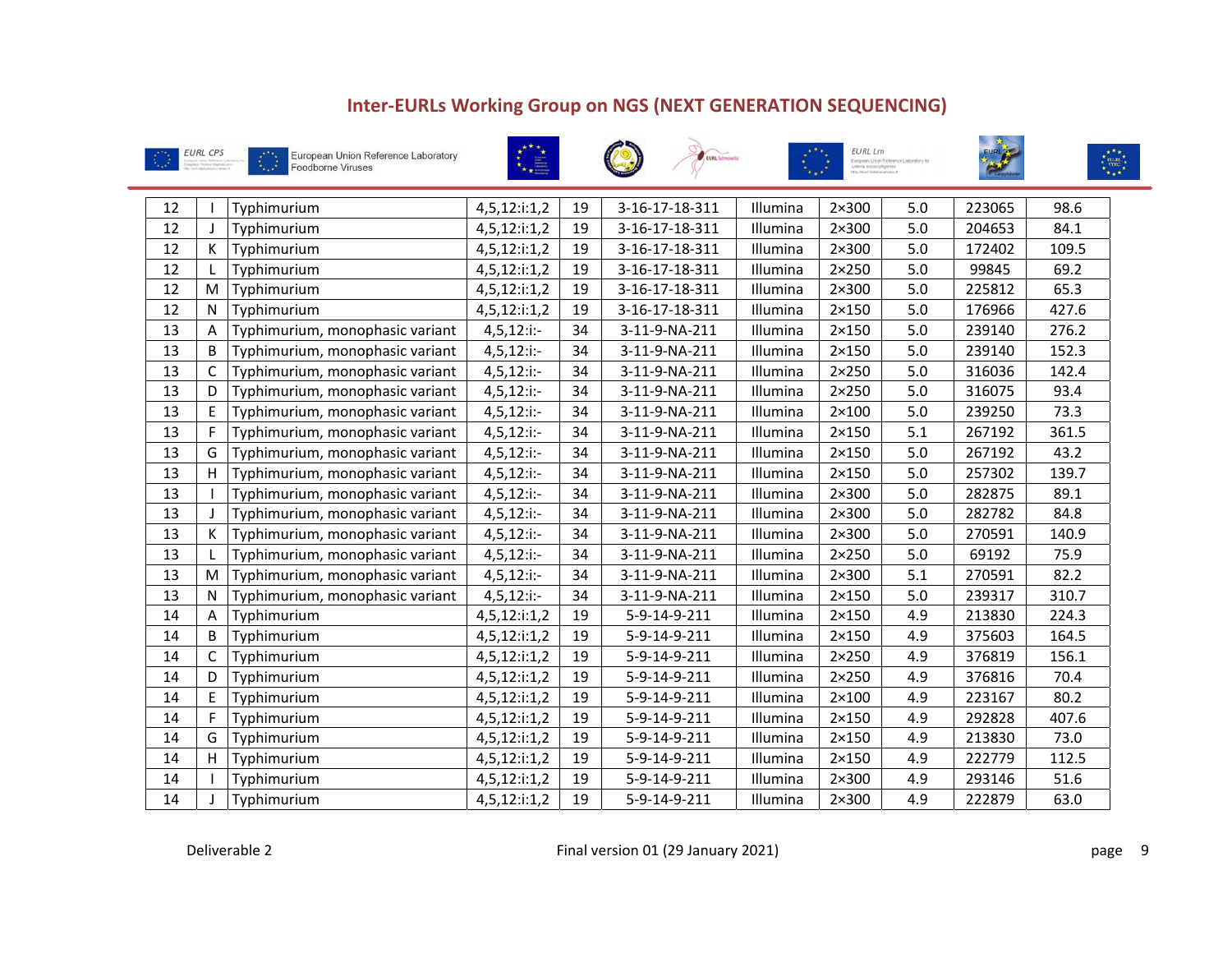









| 14 | К            | Typhimurium                     | 4,5,12:i:1,2    | 19 | 5-9-14-9-211   | Illumina | $2\times300$   | 4.9 | 222879 | 113.5 |
|----|--------------|---------------------------------|-----------------|----|----------------|----------|----------------|-----|--------|-------|
| 14 | L            | Typhimurium                     | $4,5,12$ :i:1,2 | 19 | 5-9-14-9-211   | Illumina | $2 \times 250$ | 4.9 | 45529  | 60.9  |
| 14 | M            | Typhimurium                     | 4,5,12:i:1,2    | 19 | 5-9-14-9-211   | Illumina | $2\times300$   | 4.9 | 293146 | 70.0  |
| 14 | N            | Typhimurium                     | 4,5,12:i:1,2    | 19 | 5-9-14-9-211   | Illumina | $2\times150$   | 4.9 | 247375 | 344.0 |
| 15 | A            | Typhimurium                     | 4,5,12:i:1,2    | 19 | 3-14-17-25-311 | Illumina | $2\times150$   | 5.0 | 180265 | 284.5 |
| 15 | B            | Typhimurium                     | 4,5,12:i:1,2    | 19 | 3-14-17-25-311 | Illumina | $2 \times 150$ | 5.0 | 335994 | 103.3 |
| 15 | $\mathsf{C}$ | Typhimurium                     | 4,5,12:i:1,2    | 19 | 3-14-17-25-311 | Illumina | $2 \times 250$ | 5.0 | 223055 | 164.4 |
| 15 | D            | Typhimurium                     | 4,5,12:i:1,2    | 19 | 3-14-17-25-311 | Illumina | $2 \times 250$ | 5.0 | 225812 | 67.6  |
| 15 | E            | Typhimurium                     | $4,5,12$ :i:1,2 | 19 | 3-14-17-25-311 | Illumina | $2\times100$   | 5.0 | 178321 | 92.8  |
| 15 | $\mathsf F$  | Typhimurium                     | 4,5,12:i:1,2    | 19 | 3-14-17-25-311 | Illumina | $2 \times 150$ | 5.0 | 176966 | 320.7 |
| 15 | G            | Typhimurium                     | 4,5,12:i:1,2    | 19 | 3-14-17-25-311 | Illumina | $2\times150$   | 5.0 | 176966 | 82.0  |
| 15 | H            | Typhimurium                     | 4,5,12:i:1,2    | 19 | 3-14-17-25-311 | Illumina | $2\times150$   | 5.0 | 178212 | 136.5 |
| 15 |              | Typhimurium                     | 4,5,12:i:1,2    | 19 | 3-14-17-25-311 | Illumina | $2\times300$   | 5.0 | 223055 | 104.4 |
| 15 | J            | Typhimurium                     | 4,5,12:i:1,2    | 19 | 3-14-17-25-311 | Illumina | $2\times300$   | 5.0 | 225812 | 148.2 |
| 15 | К            | Typhimurium                     | 4,5,12:i:1,2    | 19 | 3-14-17-25-311 | Illumina | $2\times300$   | 5.0 | 185794 | 102.3 |
| 15 |              | Typhimurium                     | 4,5,12:i:1,2    | 19 | 3-14-17-25-311 | Illumina | $2 \times 250$ | 5.0 | 77937  | 50.5  |
| 15 | M            | Typhimurium                     | 4,5,12:i:1,2    | 19 | 3-14-17-25-311 | Illumina | $2\times300$   | 5.0 | 225812 | 93.9  |
| 15 | $\mathsf{N}$ | Typhimurium                     | $4,5,12$ :i:1,2 | 19 | 3-14-17-25-311 | Illumina | $2\times150$   | 5.0 | 178448 | 337.8 |
| 16 | A            | Typhimurium, monophasic variant | $4,5,12$ :i:-   | 34 | 3-13-9-NA-211  | Illumina | $2 \times 150$ | 5.0 | 279925 | 183.7 |
| 16 | B            | Typhimurium, monophasic variant | $4,5,12$ :i:-   | 34 | 3-13-9-NA-211  | Illumina | $2\times150$   | 5.0 | 239141 | 169.9 |
| 16 | C            | Typhimurium, monophasic variant | $4,5,12$ :i:-   | 34 | 3-13-9-NA-211  | Illumina | 2×250          | 5.0 | 270584 | 137.6 |
| 16 | D            | Typhimurium, monophasic variant | $4,5,12$ :i:-   | 34 | 3-13-9-NA-211  | Illumina | $2 \times 250$ | 5.0 | 270584 | 60.3  |
| 16 | E            | Typhimurium, monophasic variant | $4,5,12$ :i:-   | 34 | 3-13-9-NA-211  | Illumina | $2\times100$   | 5.0 | 239253 | 97.4  |
| 16 | F            | Typhimurium, monophasic variant | $4,5,12$ :i:-   | 34 | 3-13-9-NA-211  | Illumina | $2\times150$   | 5.0 | 267185 | 199.7 |
| 16 | G            | Typhimurium, monophasic variant | $4,5,12$ :i:-   | 34 | 3-13-9-NA-211  | Illumina | $2 \times 150$ | 5.0 | 271050 | 80.1  |
| 16 | H            | Typhimurium, monophasic variant | $4,5,12$ :i:-   | 34 | 3-13-9-NA-211  | Illumina | $2\times150$   | 5.0 | 301387 | 154.4 |
| 16 |              | Typhimurium, monophasic variant | $4,5,12$ :i:-   | 34 | 3-13-9-NA-211  | Illumina | $2\times300$   | 5.0 | 270584 | 115.6 |
| 16 | J            | Typhimurium, monophasic variant | $4,5,12$ :i:-   | 34 | 3-13-9-NA-211  | Illumina | $2\times300$   | 5.0 | 270584 | 135.8 |
| 16 | K            | Typhimurium, monophasic variant | $4,5,12$ :i:-   | 34 | 3-13-9-NA-211  | Illumina | $2\times300$   | 5.0 | 270584 | 109.9 |
| 16 |              | Typhimurium, monophasic variant | $4,5,12$ :i:-   | 34 | 3-13-9-NA-211  | Illumina | $2 \times 250$ | 5.0 | 40450  | 40.9  |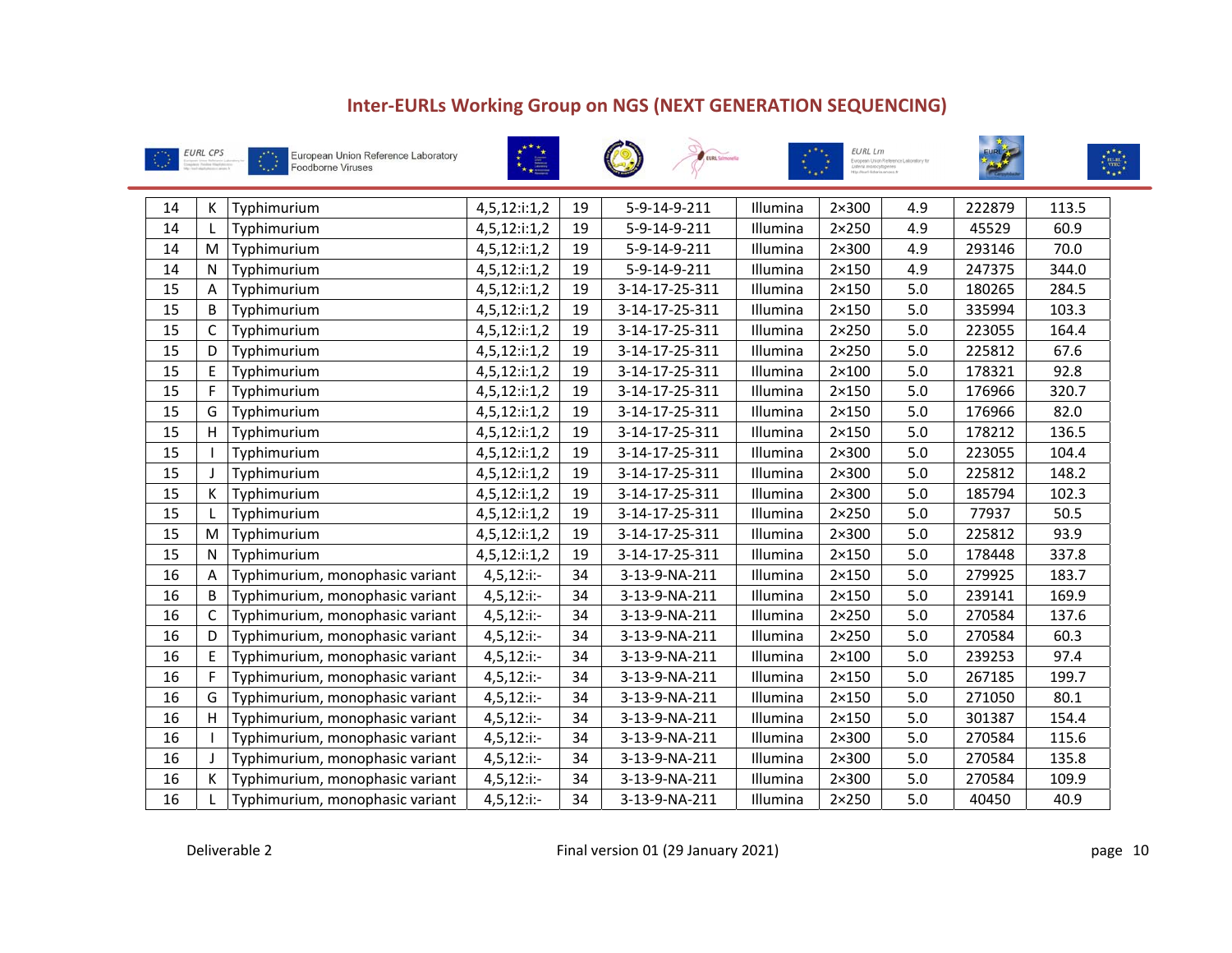|    | <b>EURL CPS</b> | $\mathcal{A}$ , $\mathcal{B}$<br>European Union Reference Laboratory<br>Foodborne Viruses | ***<br>三<br>**== |    | æп            | $x + x$<br>. | <b>EURL Lm</b> |     |        |       | <br>EU-RL<br> |
|----|-----------------|-------------------------------------------------------------------------------------------|------------------|----|---------------|--------------|----------------|-----|--------|-------|---------------|
| 16 | M               | Typhimurium, monophasic variant                                                           | $4.5.12$ :i:-    | 34 | 3-13-9-NA-211 | Illumina     | $2\times300$   | 5.0 | 282867 | 68.5  |               |
| 16 | N               | Typhimurium, monophasic variant                                                           | $4,5,12$ :i:-    | 34 | 3-13-9-NA-211 | Illumina     | $2\times150$   | 5.0 | 271050 | 185.8 |               |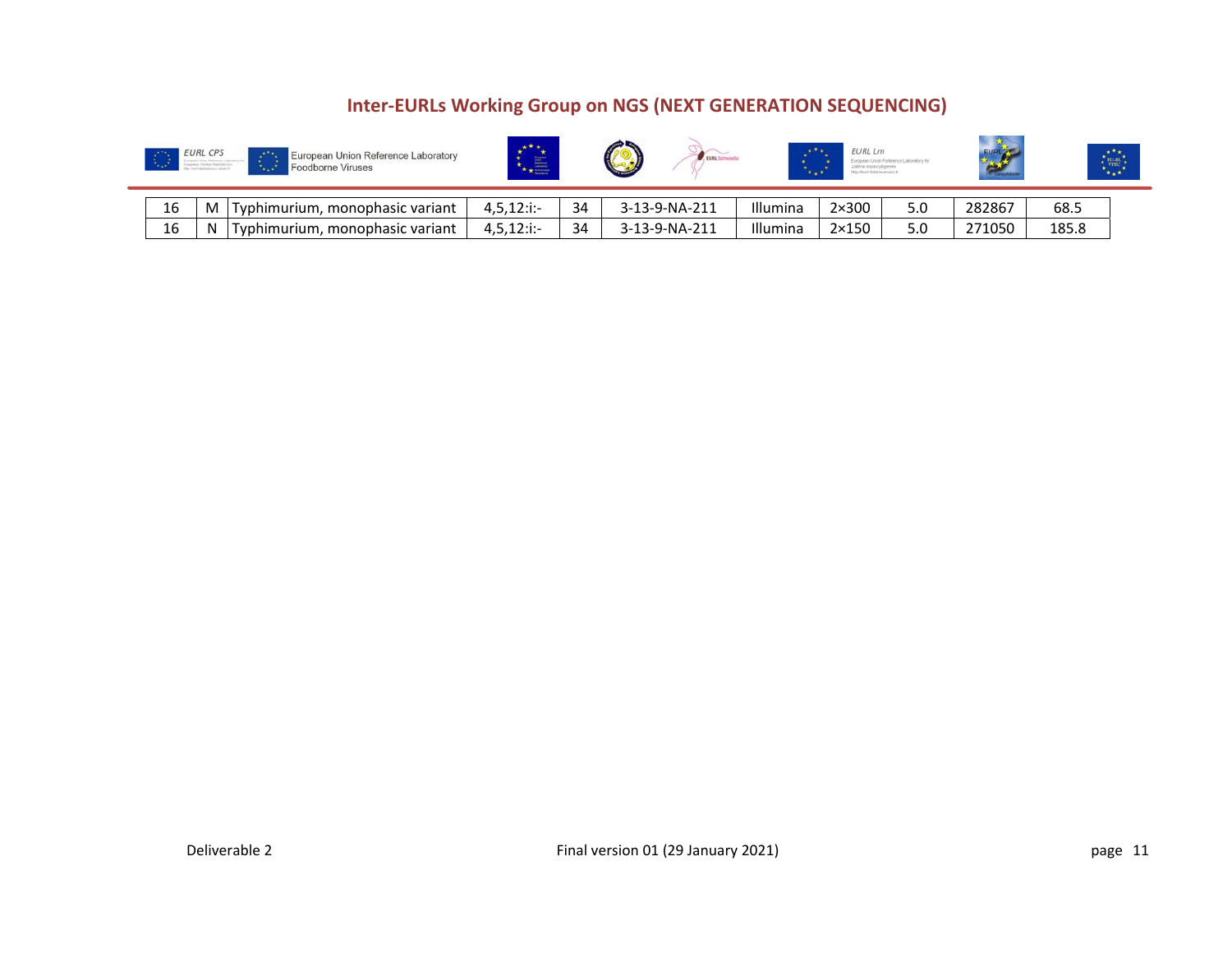









#### *Campylobacter* **reference genomes collection**

The following table lists available sequences of two strains produced by the EURL‐*Campylobacter* as reference sequences used in the framework of a proficiency test. The report of the related PT will become available in the spring of 2021 at the following link: https://www.sva.se/en/about-us/eurlcampylobacter/proficiency‐tests/.

The sequencing data are available upon request at the email address listed on the EURL‐*Campylobacter* website, by mentioning the strains' numbers and IDs of interest.

|                |    | Campylobacter |             |           |                              | <b>NGS</b> | Read   | Genome    |            |          |
|----------------|----|---------------|-------------|-----------|------------------------------|------------|--------|-----------|------------|----------|
| <b>Strain</b>  | ID | species       | DNA/culture | <b>ST</b> | <b>AMR</b>                   | platform   | length | size (Mb) | <b>N50</b> | Coverage |
| 1              | A  | C. jejuni     | <b>DNA</b>  | 464       | tet(O) and gyrA (p.T86I)     | Illumina   | 2x150  | 1.74      | 176818     | 76       |
| 1              | Α  | C. jejuni     | culture     | 464       | $tet(O)$ and $gyrA$ (p.T86I) | Illumina   | 2x150  | 1.74      | 175276     | 66       |
| $\mathbf{1}$   | B  | C. jejuni     | <b>DNA</b>  | 464       | tet(O) and gyrA (p.T86I)     | Illumina   | 2x150  | 1.80      | 154617     | 80       |
| $\mathbf{1}$   | B  | C. jejuni     | culture     | 464       | $tet(O)$ and $gyrA$ (p.T86I) | Illumina   | 2x150  | 1.78      | 174979     | 55       |
| $\mathbf{1}$   | C  | C. jejuni     | <b>DNA</b>  | 464       | $tet(O)$ and $gyrA$ (p.T86I) | Illumina   | 2x250  | 1.75      | 108454     | 53       |
| 1              | D  | C. jejuni     | <b>DNA</b>  | 464       | $tet(O)$ and $gyrA$ (p.T86I) | Illumina   | 2x150  | 1.74      | 154573     | 369      |
| 1              | D  | C. jejuni     | culture     | 464       | $tet(O)$ and $gyrA$ (p.T86I) | Illumina   | 2x150  | 1.74      | 154893     | 176      |
| 1              | E  | C. jejuni     | <b>DNA</b>  | 464       | $tet(O)$ and $gyrA$ (p.T86I) | Illumina   | 2x300  | 1.75      | 176918     | 310      |
| $\mathbf{1}$   | E  | C. jejuni     | culture     | 464       | $tet(O)$ and $gyrA$ (p.T86I) | Illumina   | 2x300  | 1.75      | 154717     | 261      |
| 1              | F. | C. jejuni     | <b>DNA</b>  | 464       | tet(O) and gyrA (p.T86I)     | Illumina   | 2x300  | 1.73      | 29113      | 63       |
| 1              | F. | C. jejuni     | culture     | 464       | $tet(O)$ and $gyrA$ (p.T86I) | Illumina   | 2x300  | 1.74      | 24460      | 51       |
| $\overline{2}$ | A  | C. coli       | <b>DNA</b>  | 4709      | $blaOXA-193$                 | Illumina   | 2x150  | 1.79      | 203746     | 74       |
| $\overline{2}$ | A  | C. coli       | culture     | 4709      | $bla_{\rm OXA-193}$          | Illumina   | 2x150  | 1.79      | 203746     | 76       |
| $\overline{2}$ | B  | C. coli       | <b>DNA</b>  | 4709      | $b/a$ <sub>OXA-193</sub>     | Illumina   | 2x150  | 1.84      | 203691     | 85       |
| 2              | B  | C. coli       | culture     | 4709      | $b/a$ <sub>OXA-193</sub>     | Illumina   | 2x150  | 1.84      | 203691     | 81       |
| $\overline{2}$ | C  | C. coli       | <b>DNA</b>  | 4709      | $bla_{\rm OXA\text{-}193}$   | Illumina   | 2x250  | 1.78      | 98801      | 45       |
| $\overline{2}$ | D. | C. coli       | <b>DNA</b>  | 4709      | $b/a$ <sub>OXA-193</sub>     | Illumina   | 2x150  | 1.79      | 203647     | 347      |
| $\overline{2}$ | D  | C. coli       | culture     | 4709      | $bla_{\rm OXA\text{-}193}$   | Illumina   | 2x150  | 1.79      | 203647     | 307      |